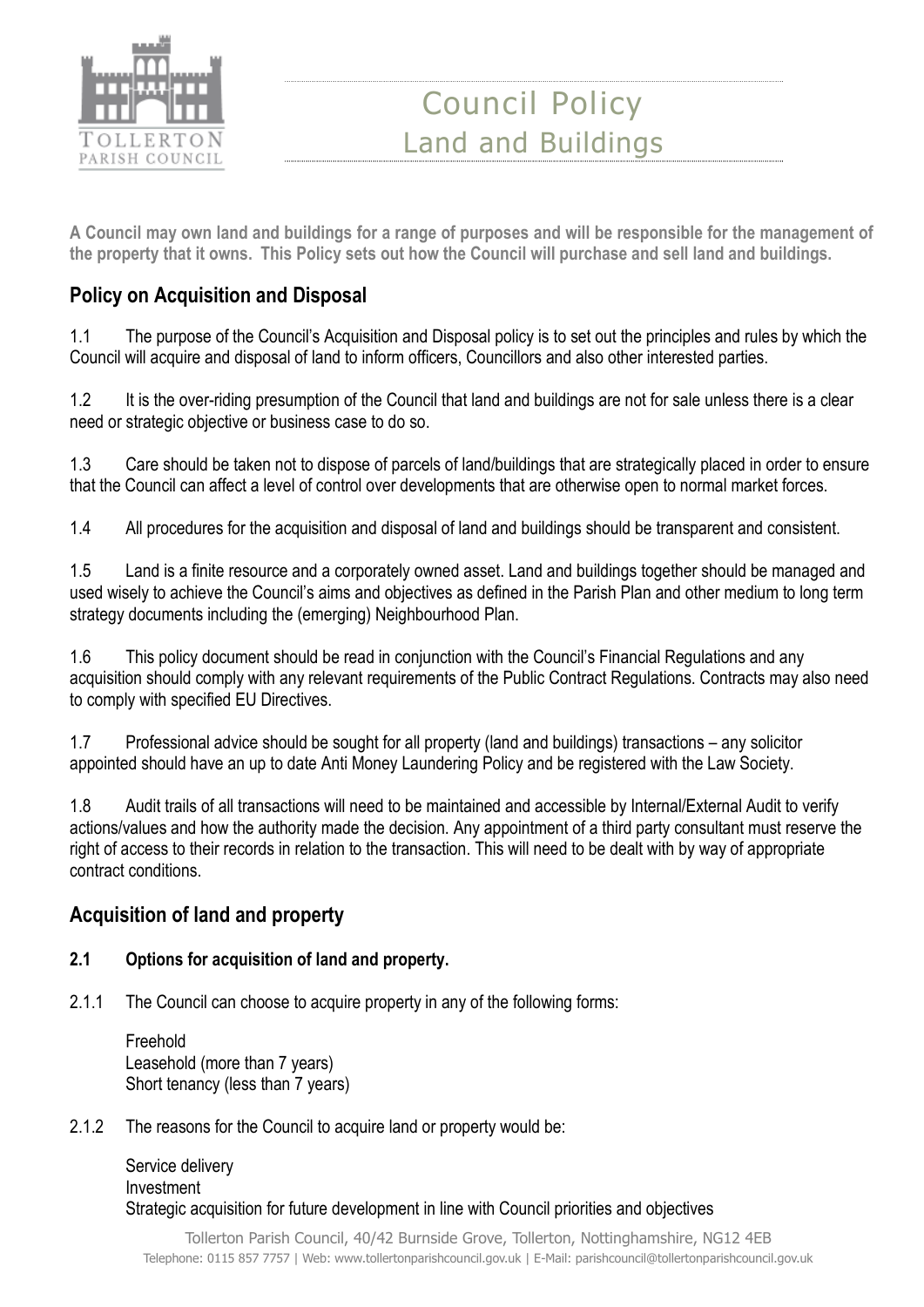

2.1.3 Prior to the purchase of any site a full option appraisal should be carried out which would involve appraisal of all the options for delivery of the final objective. Consideration should be given to other Council owned property and its suitability prior to any acquisition. A full report prepared by the Proper Officer or RFO should be brought to a meeting of the Parish Council or appropriate committee prior to the acquisition being progressed any further, other than as specified at 2.1.5 below.

2.1.4 All option appraisals should take into account the on-going cost of ownership of the property over its life time and ensure that any decision to acquire land is informed by both the capital and revenue implications of ownership and the risks associated.

2.1.5 Where a purchase is time sensitive the Proper Officer or Responsible Financial Officer (RFO) in consultation with the Chairman of the Parish Council may register an interest in the acquisition of specific land or buildings but further progress would require approval at a Committee and/or Council meeting approval as specified at 2.1.3 above.

2.1.6 Advice on whether a leasehold or short tenancy should be included on the Balance Sheet should be sought by the RFO. VAT implications must also be considered as part of the appraisal process prior to any decisions being made.

### **2.2 Acquisition of land or property for service delivery.**

2.2.1 Land or property may be acquired for the purpose of service delivery subject to the following criteria:

An option appraisal has been carried out and reported at a relevant Committee and/or Council meeting, the result of which identifies the requirement for the land or property for service delivery.

The on-going revenue costs are contained within an approved budget

2.2.2 The Council should take a medium to long term view when planning delivery of their services and will need to identify any requirement to acquire land and property or any opportunities to dispose of surplus assets in order that these changes can be incorporated in the Council's financial strategy.

### **2.3 Acquisition of land or property for investment purposes.**

2.3.1 Land or property may be acquired for the purpose of investment subject to one or more of the following criteria:

Net return of 5%+ of the cost or market value.

Rental income contributing to service delivery or the Council budget

Minimal tenant risk/strong covenants.

Modern properties in generally good condition on full repairing and insuring leases.

Location of property - prime location within the boundaries of Tollerton.

and that the on-going revenue costs are contained within an approved budget.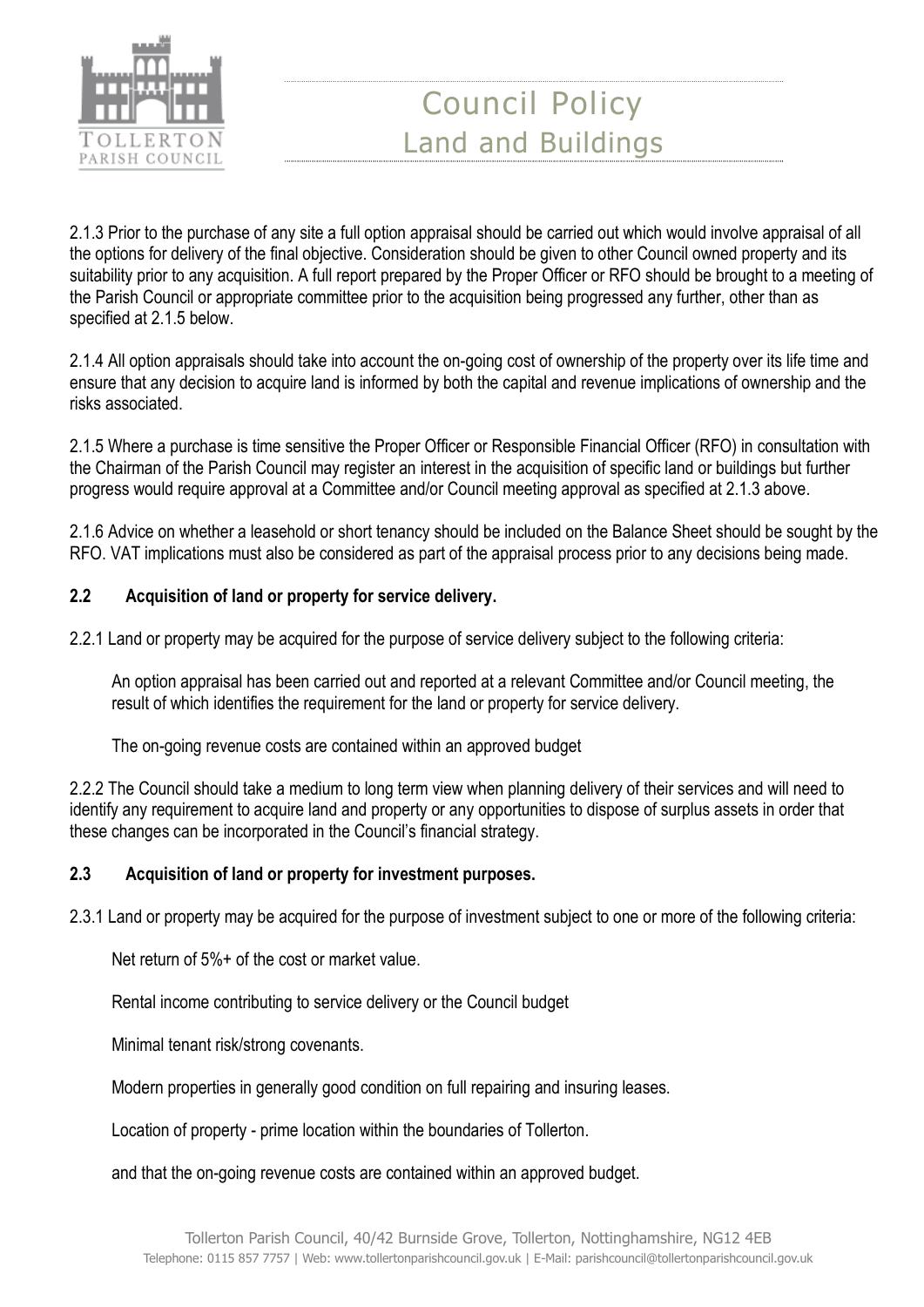

#### **2.4 Acquisition of land for strategic acquisition for future development in line with Council priorities and objectives.**

2.4.1 Land or property may be acquired for the purpose of future strategic development in line with Council priorities and objectives and taking account of the Tollerton Community Plan and Tollerton Neighbourhood Plan (or any draft) subject to the following criteria:

An option appraisal has been carried out and reported at a relevant Committee and/or Council meeting, the result of which identifies the land as suitable for current or future strategic development in line with Council priorities and objectives and the Council's Corporate Plan.

The on-going revenue costs are identified as part of the review and contained within an approved budget.

### **Disposal of land and property**

#### **3.1 Definition of surplus asset for disposal**

3.1.1 Land and property owned by the Council normally has a use or function within the Council's remit, but sometimes assets may not present an economic or service case for retention. Before considering whether an asset is surplus to requirements, due consideration should be given to other uses such as plots of land that are strategically placed in order to ensure that the Council can affect a level of control over developments that are otherwise open to normal market force. The Council's presumption is that land and property is not for sale unless there is a clear need or desire to do so.

3.1.2 The RFO should regularly review the Council's asset list for sufficiency, suitability, condition and cost or retention. A site will only be identified as surplus or disposed of if it meets all of the following criteria:

It makes no contribution to the delivery of the Council's services and is unlikely to be required for service delivery in the future.

It is no longer appropriate for service provision.

It is not appropriate for furthering the Council's objectives and the Tollerton Community Plan

It has no potential for future strategic or regeneration/ redevelopment purposes (including furthering the Tollerton Neighbourhood Plan or affordable housing)

The net income generated from the site is below that which could be achieved from disposing of the site and investing the capital receipt/ proceeds in an alternative appropriate income generating investment.

The land or property is not adjacent to a larger area of land or property in the ownership of the Council.

The land or property does not have social or environmental benefits as amenity land or open/recreational space.

Any shortfall or reduction in income/revenue through disposal is included within the current budget.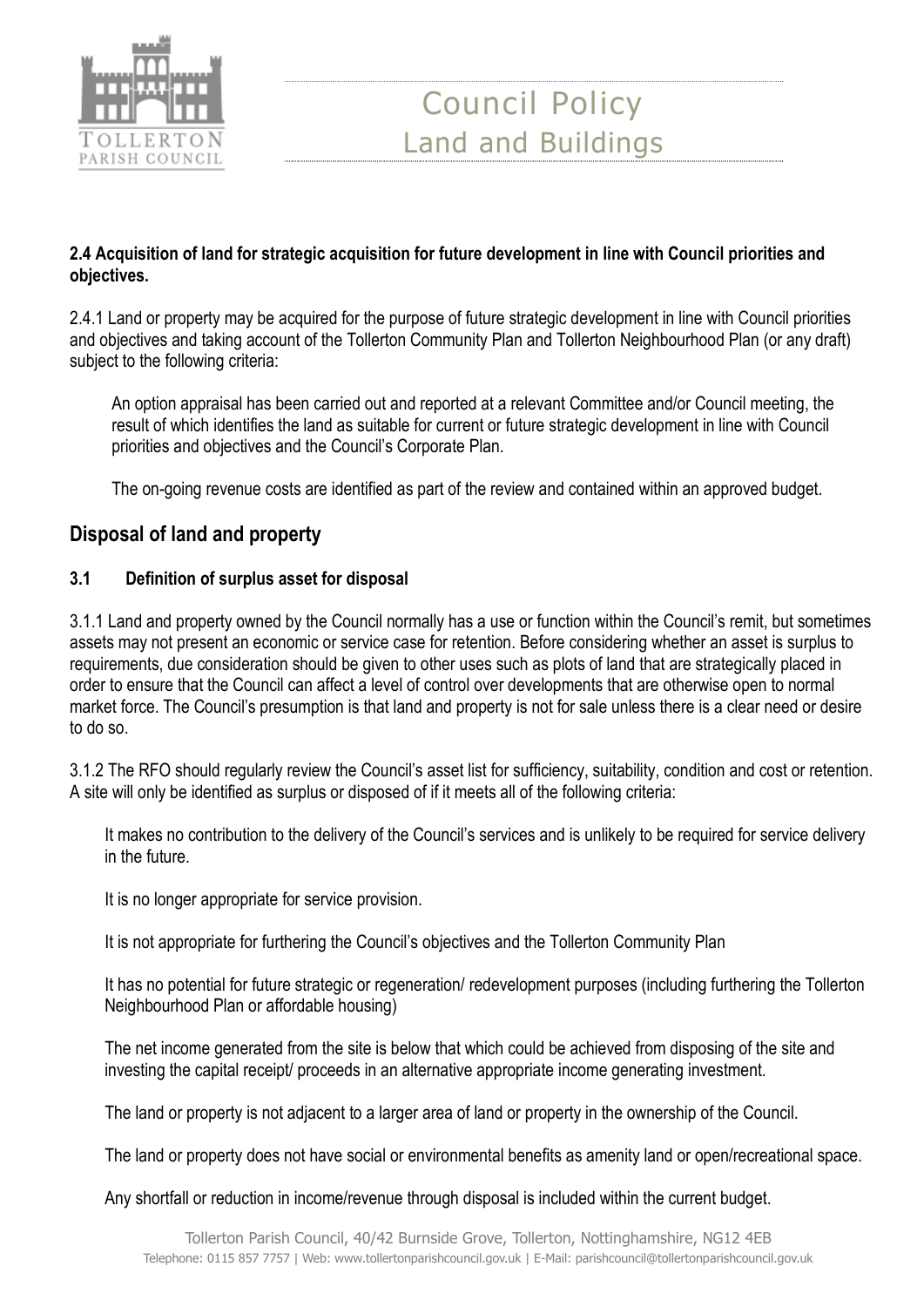

### **3.2 Options for disposal of land and property**

3.2.1 Disposal under the Local Government Act 1972 deals with all types of disposal, freehold, leasehold and short tenancy agreements. The leasehold term should be appropriate for each asset as determined by Councillors on a case by case basis.

3.2.2 The disposal of the Councils land and property could therefore be progressed in a number of ways and does not necessarily have to result in a freehold sale. The following options are available:

**Freehold disposal** - the sale of the property with or without future covenants to restrict or protect future use.

**Permanent grant of rights over land** – i.e. easement in fee simple.

**Leasehold disposal** – leasehold interest can be agreed for any time period. A leasehold interest of 7 or more years must be registered as an interest in land with the Land Registry. All leasehold disposals will be agreed outside the Landlord and Tenant Act 1954 to exclude business protection, unless the property is categorised as an investment property where terms will be agreed based on advice from an Independent Valuer to seek best consideration for the lease.

**Short tenancy** – tenancy for a term of less than 7 years or the assignment of a term which at the date of the assignment has not more than 7 years to run. All short tenancy disposals will normally be agreed outside the Landlord and Tenant Act 1954 to exclude business protection. Short tenancy disposals of property held to generate rental income will normally be exempt from the requirements for disposal at 3.1.2. (Hire of facilities, such as meeting spaces, will not be classed as disposal and are subject to separate terms and conditions)

**Non permanent grant of rights over land** – i.e. access licence, way leave etc.

#### **3.3 Determination of the method of disposal.**

3.3.1 Except where certain criteria apply, open market disposal will be the preferred method of disposal. Disposals by private treaty should not normally be undertaken in the interests of openness and accountability, however it may be appropriate for small plots valued independently at under £20,000 where the plot forms part of an otherwise privatelyowned garden. To use a private treaty would require Full Council approval, listing the reasons.

3.3.2 The generally accepted methods of disposal are:

Open Market disposal Joint Development

3.3.3 The method for the disposal of assets will be assessed and determined on a case-by-case basis by reviewing all of the options and completing an option appraisal.

3.3.4 All issues relating to the land or property, including social, environmental and economic benefit and legal issues and agreements, will need to be taken into account when determining the method of disposal. Appropriate advice should be obtained to inform the choice of method of disposal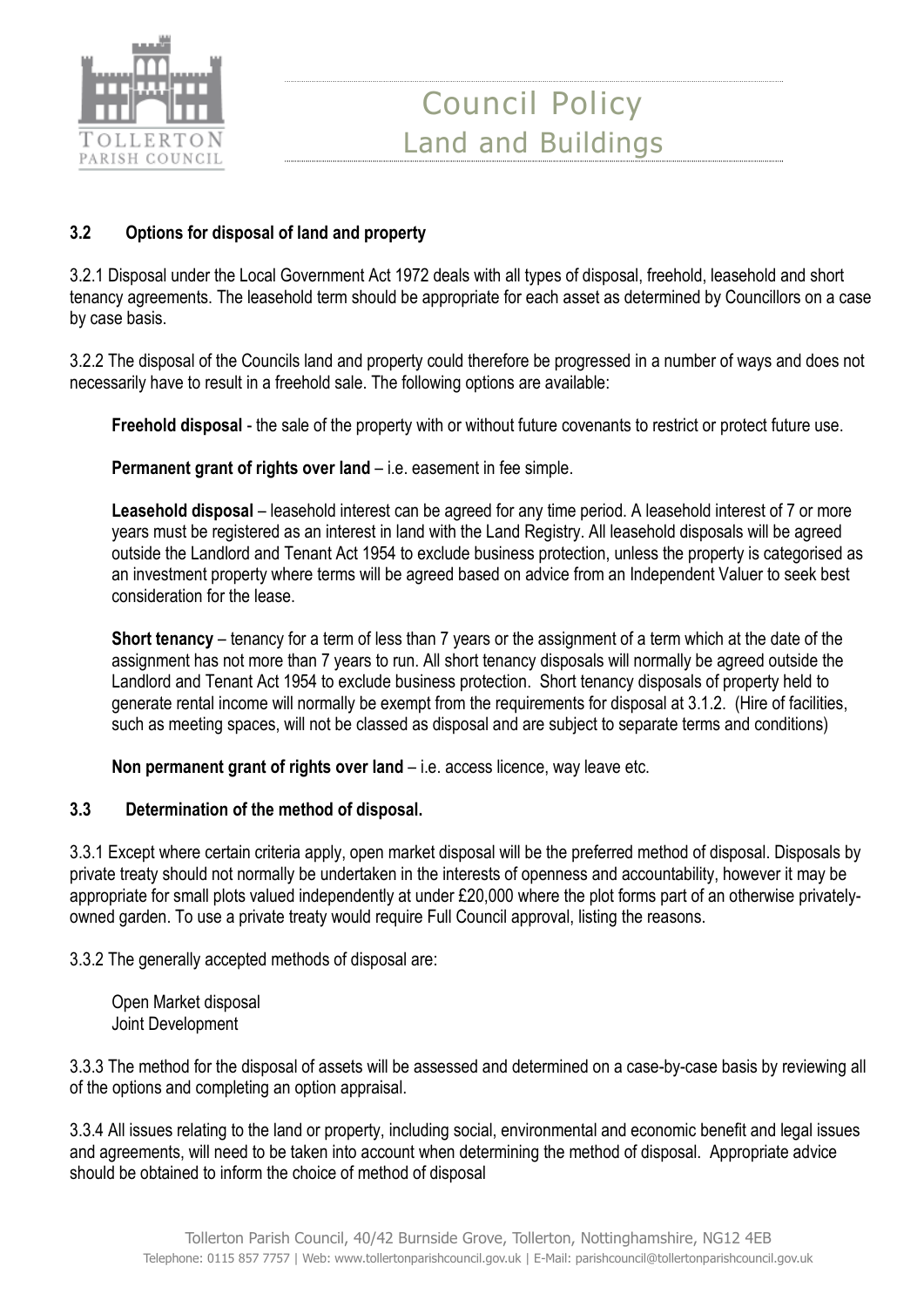

3.3.5 In principle the Council will choose the method of disposal which provides best consideration. This may be more than just financial consideration and can include social, environmental and economic considerations, and will be the method which best secures the desired objectives/outcomes for the land and/or property.

### **3.4 Open Market Disposal**

3.4.1 For freehold disposal and leasehold interests over 7 years the properties will be advertised, bids invited in the form of sealed bids by an agreed date or through open auction.

3.4.2 Whenever possible the Council will advertise for the disposal. This will be by way of an advert placed in an appropriate media and on the Councils website. Where appropriate recommendations will be sought on appropriate terms, including rent, from an independent agents/ Valuer and where necessary will be appointed to make recommendations on which they consider to be the best consideration taking into account both financial and nonfinancial benefits.

3.4.3 When appropriate independent agents will be appointed to manage the advertisement and the disposal of the land or property and report to the Council the value of the bids received and recommend which they consider to be the best consideration taking into account both financial and non-financial benefits.

3.4.4 Short tenancies of less than 7 years will normally be advertised publicly and managed through a letting agency. All proposed tenants should be subject to a financial health check or references carried out by the agent or RFO.

#### **3.5 Joint development**

3.5.1 Where a redevelopment proposal includes Council land or property and adjoining land, the Council may choose to pursue a joint development with the adjoining landowner and/ or Developer or Registered Social Landlord (RSLs).

3.5.2 The details of a joint development arrangement are likely to differ from scheme to scheme but will broadly involve sharing the cost, risk and return from the project. Joint development proposals to be approved by Full Council only.

3.5.3 The benefits and risks of pursuing this method of disposal would require detailed assessment as part of the appraisal for the development. This is likely to be a viable option for large redevelopment projects only.

3.5.4 This form of development may result in EU procurement legislation becoming applicable and any joint development proposal will require independent legal advice.

#### **3.6 Obtaining best consideration and disposal at an undervalue.**

3.6.1 The Council should seek, for all disposals, to achieve the best financial consideration available for the type of property and the agreed terms. However where appropriate the Council can consider non-financial benefits as part of the consideration for a disposal.

3.6.3 Land should not be disposed of at an undervalue unless in accordance with the guidelines set out in Circular 06/03 Local Government Act 1972: General Disposal Consent (England) 2003. To do otherwise would require consent from the Secretary of State and may constitute State Aid.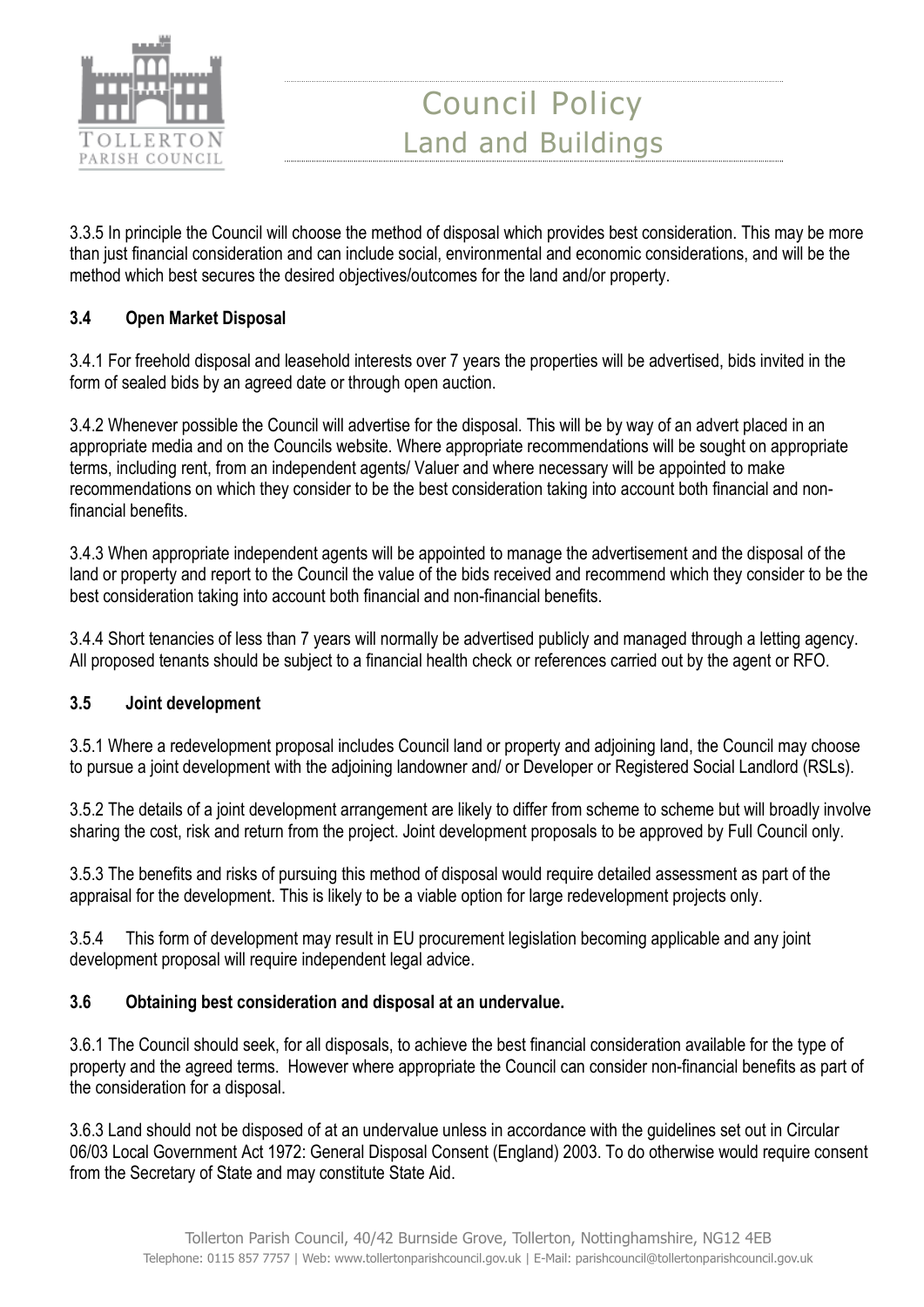

3.6.4 Valuations for the land or property should be carried out by an independent valuer appointed by the Council and the valuation must be carried out in accordance with the Local Government Act 1972: General Disposal Consent (England) 2003. This requires valuations of the restricted sale value (allowing for all the conditions which the Council has placed on the sale and including non-financial benefits) and an unrestricted sale value.

### **3.7 Financial criteria for disposals**

3.7.1 An option appraisal should be carried out which assesses the capital and revenue implications of each option, includes the impact of the current economic conditions and the VAT implications. Valuations should be obtained for all viable options, provided by an independent valuer.

3.7.2 Once sites are approved as being suitable for disposal and a programme for disposal has been agreed this should be included on a disposal plan which is then used to inform the medium term financial plan. However until exchange/completion of contracts has taken place, or the lease has been completed, there will always be a risk that the disposal will not take place in the time periods programmed.

### **3.8 Community Asset Transfer**

3.8.1 The purpose of community asset transfer is to enable the transfer of under-used land and buildings from the public sector to community ownership and management - helping organisations to develop those assets and deliver long-term social, economic and environmental benefits which may not otherwise be achieved.

3.8.2 The Council will consider any request for an asset transfer to a Community organisation where the organisation can provide an adequate business case and where the transfer would meet the Councils priorities and objectives.

3.8.3 The Council will seek best consideration for the transfer unless social, environmental or economic benefits are provided. The Council may, where appropriate, agree covenants or overage clauses to deal with additional development.

## **Assets of Community Value**

4.1.1 Assets of community value have been listed with Rushcliffe Borough Council as important to the community. Where an asset of Community Value is proposed for sale in Tollerton the Council may wish to move swiftly to ensure the opportunity for purchase by the community or Council. The Council may take such action to trigger this process outside of the provisions of this policy. Where the Council may wish to acquire the asset provision 2.1.5 will normally apply.